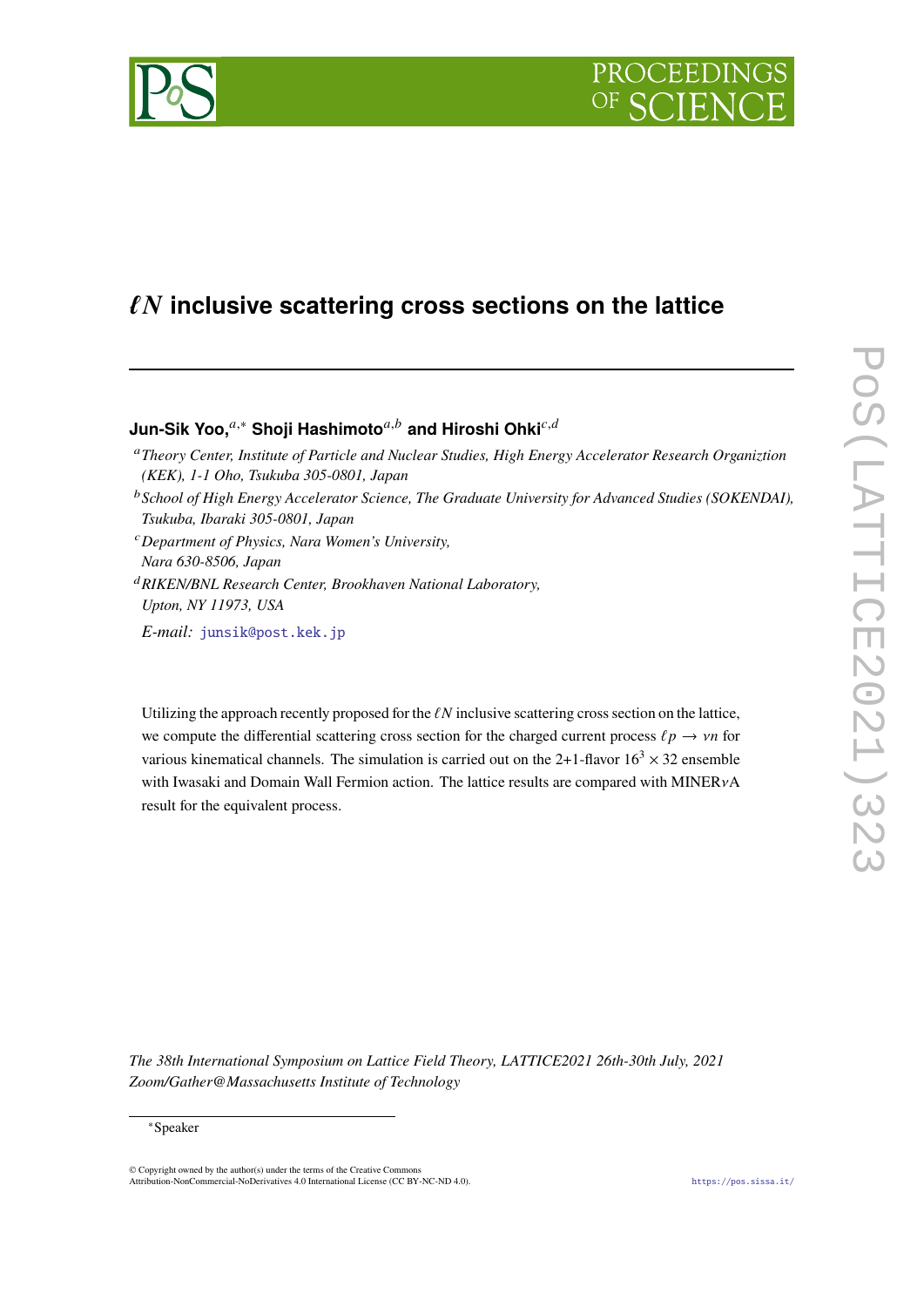### **1. Introduction**

Accurate measurement of the neutrino cross section is important for many topics in physics such as reducing the background events in the rare decay measurement, or performing precision measurement of the neutrino oscillation parameters. Well-controlled neutrino sources have become available recently, and they are used to measure the most precise cross section for the neutrinonucleon scattering. Currently, the  $vN$  scattering is actively investigated in projects such as T2K [\[1\]](#page-7-0), MINER $vA$  [\[2](#page-7-1)[–4\]](#page-8-0), and SciBooNE [\[5,](#page-8-1) [6\]](#page-8-2). However, the fully non-perturbative theoretical computation of the total scattering cross section has never been done because it requires results from all ranges of energy, and each of the processes in the different energy regime gives distinct and significant challenges for the theoretical calculation of the scattering cross section for the process.

In the low energy regime, the quasi-elastic (QE) process is dominant for which one can use the form factor decomposition. In an intermediate energy scale, the pion and other particles may be generated possibly through resonance states, making it more complicated to analyze. In the high scale, it gradually approaches the deep inelastic scattering (DIS) process, where one needs the parton distribution function as well as the fragmentation function, but the factorization [\[7\]](#page-8-3) of longand short-range interaction is not obvious, especially for higher twist contributions which become relevant beyond the leading order of the operator product expansion (OPE). Such difficulties have been an impediment one has to overcome to give a unified and consistent view on the process.

This process can be decribed by lattice QCD, on the other hand, from the first principles of QCD in a consistent way over the whole regime [\[8\]](#page-8-4). We propose to use the Chebyshev approximation of the kernel function, to perform the energy integral necessary to the sum over all possible final states in the inelastic scatterings.

#### **2. Inclusive scattering formalism**

The formalism is outlined in Ref. [\[8,](#page-8-4) [9\]](#page-8-5). For the  $\ell N$ -scattering process (Fig. [1\)](#page-1-0), the total cross section can be written as:

<span id="page-1-1"></span>
$$
\sigma = \int d^3 \mathbf{q} \int d\omega K(\omega; \mathbf{q}) \rho(\omega; \mathbf{q}), \qquad (1)
$$

<span id="page-1-0"></span>while the lattice correlator is written as

<span id="page-1-2"></span>
$$
C(t; \mathbf{q}) = \int_0^\infty d\omega \rho(\omega; \mathbf{q}) e^{-\omega t}, \tag{2}
$$



**Figure 1:** Nucleon-lepton scattering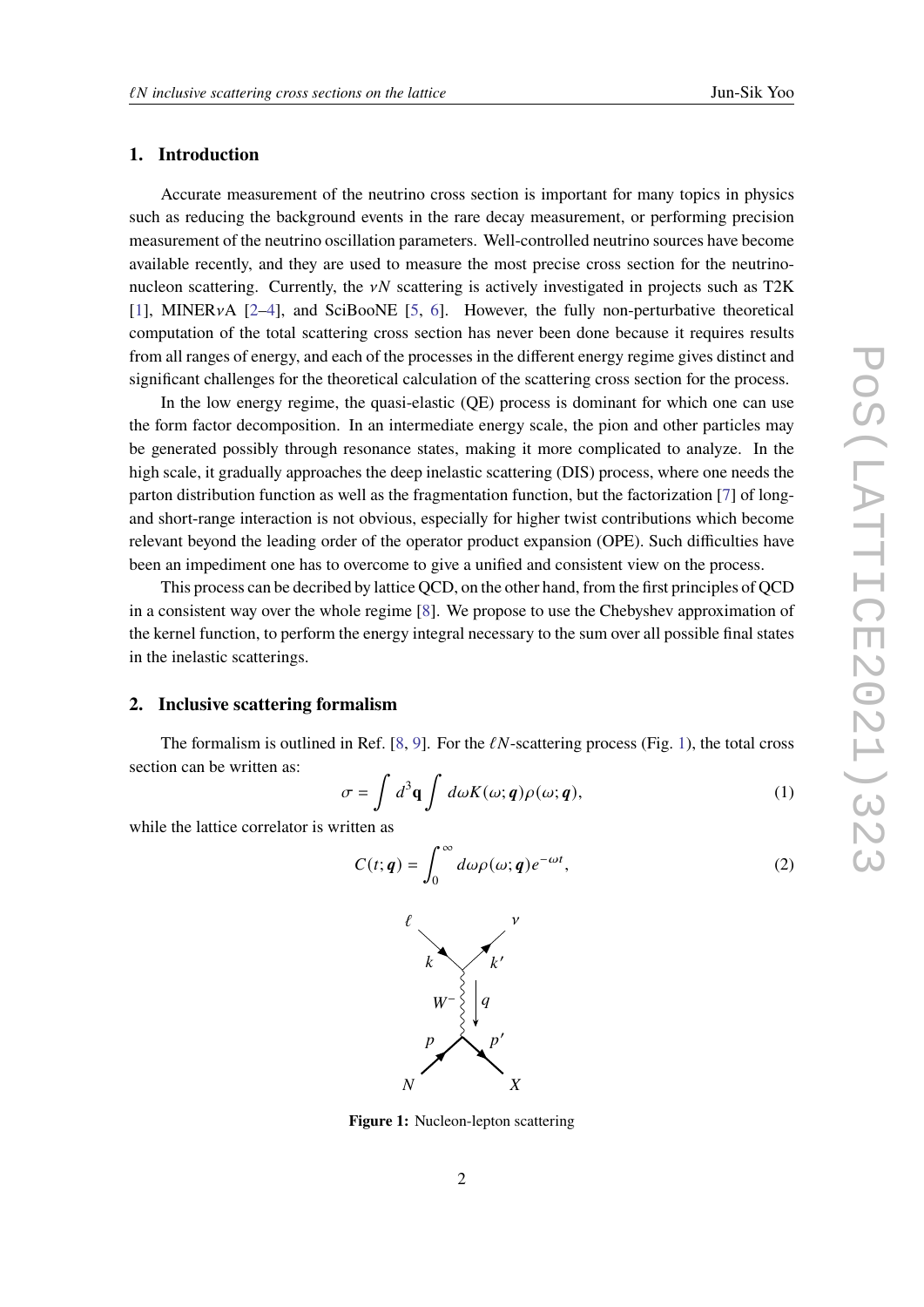

<span id="page-2-0"></span>**Figure 2:** All allowed diagrams for  $\langle NJ^-J^+\bar{N}\rangle$ . Red ellipse is the source and the sink nucleon, ⊗ mean the current insertion, and red and blue quark lines are the u and d quarks, respectively.

with the spectral function

$$
\rho(\omega; \mathbf{q}) \propto \sum_{X(\mathbf{q})} \delta\left(\omega - E_{X(\mathbf{q})}\right) |\langle X(\mathbf{q})|J|N\rangle|^2, \tag{3}
$$

where *J* is a local current to induce the scattering,  $\hat{H}$  is the Hamiltonian operator, and  $|N\rangle$  is a nucleon state. The sum runs over all possible states  $X(q)$  with a specified momentum q. We take  $\tilde{J}(\mathbf{q}) = \sum_{\mathbf{x}} e^{-i\mathbf{q} \cdot \mathbf{x}} J(\mathbf{x})$ , is a Fourier transformed interpolator which carries a spatial momentum of  $q$ . Then we approximate the integral in Eq.  $(1)$ ,

$$
\int d\omega K(\omega;q)\rho(\omega;q) \propto \langle N|\tilde{J}(-q)K(\hat{H};q)\tilde{J}(q)|N(0)\rangle, \tag{4}
$$

using the polynomial of  $e^{-\hat{H}}$ .

$$
K(\hat{H};q) \simeq k_0(q) + k_1(q)e^{-\hat{H}} + k_2(q)e^{-2\hat{H}} + \cdots + k_N(q)e^{-N\hat{H}},
$$
 (5)

which can be constructed using the correlator Eq. [\(2\)](#page-1-2).

#### **3. Contractions**

In order to compute the forward Compton amplitude corresponding to the  $\ell N$  scattering process, we need the Wick contraction for the two current insertion with nucleon initial and final states. For the charged current (CC) process  $ep \rightarrow \nu n$ , for example, the desired forward Compton scattering amplitude can be written as below or represented as in the diagrams in Fig. [2:](#page-2-0)

$$
\langle n|\tilde{J}_{\mu}^{-}(-\mathbf{q})\tilde{J}_{\nu}^{+}(\mathbf{q})|p\rangle. \tag{6}
$$

We have implemented the current insertion of every combination for the lepton-nucleon scattering, and any other channels can be analyzed with the same method. However, we focus on the CC process only in this work.

The contraction for the two-current insertion requires due test. We compare the four-point function results with the result from perturbed two-point functions. Let us consider the current with an external field  $\mathcal{A}_{\mu}$ . The effective Lagrangian can be expressed:

$$
\mathcal{L}_{\text{eff}} = \mathcal{L}_{\text{QCD}} + \epsilon_1 J_{\mu}^{(1)} \mathcal{H}^{\mu} + \epsilon_2 J_{\mu}^{(2)} \mathcal{H}^{\mu},\tag{7}
$$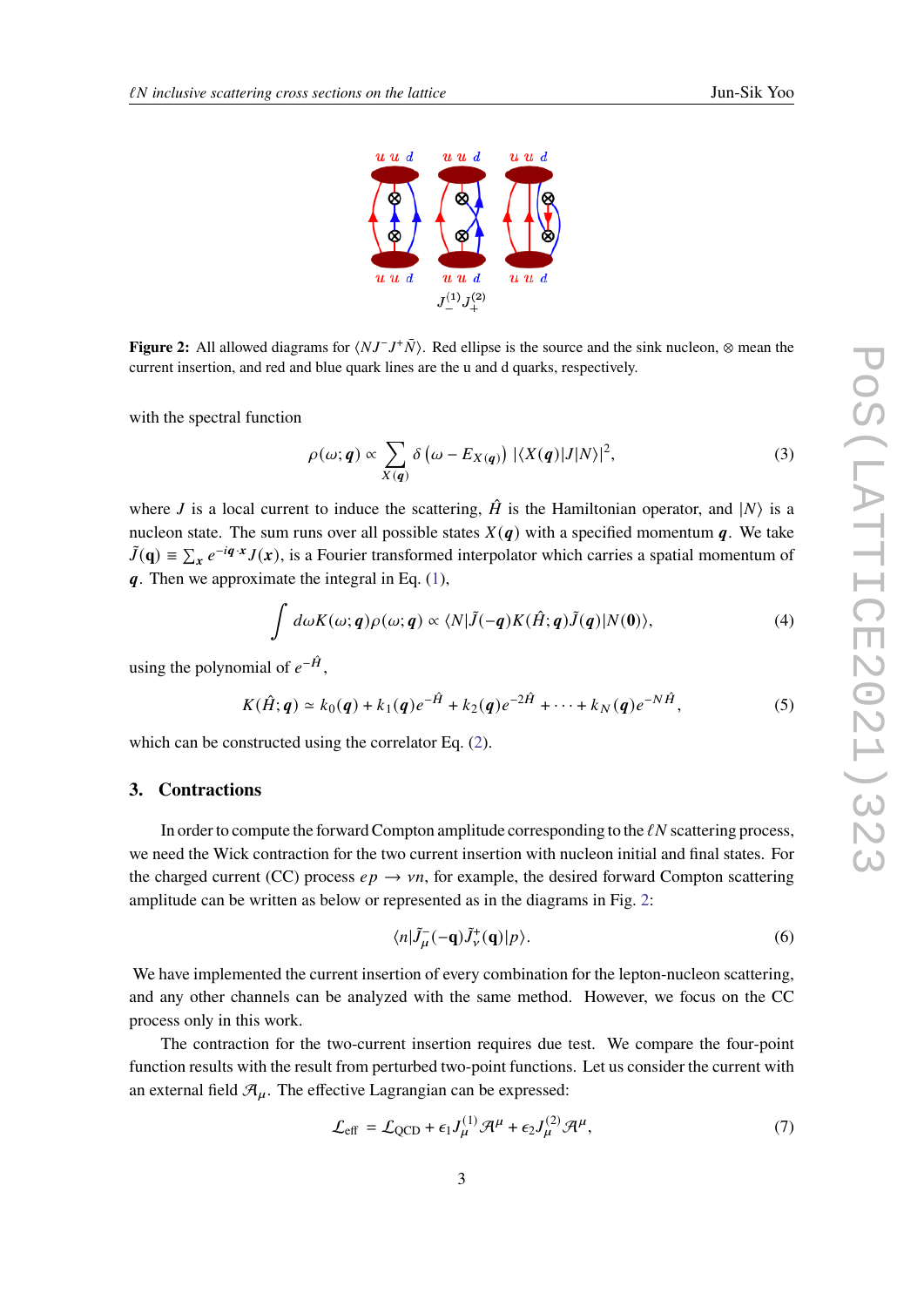<span id="page-3-0"></span>

**Figure 3:** (left) Real part and (right) Imaginary part of  $\langle P(t = 8)P(0)\rangle(\epsilon_1, \epsilon_2)$ , where  $q = [001]$  in the lattice unit.

where  $\epsilon_{1,2}$  are some small parameters. On this background field, we replace the Dirac operator  $\vec{p}$ by

$$
\mathcal{D} \to \left( \mathcal{D} + \epsilon_1 \Gamma^{(1)} + \epsilon_2 \Gamma^{(2)} \right) \tag{8}
$$

The nucleon two-point function with given Lagrangian writes:

$$
\langle N\bar{N}\rangle^{pert.}(\epsilon_1,\epsilon_2) = \langle N\bar{N}\rangle + \epsilon_1 \langle NJ^{(1)}N\rangle + \epsilon_2 \langle NJ^{(2)}N\rangle + \epsilon_1 \epsilon_2 \langle NJ^{(1)}J^{(2)}N\rangle + O(\epsilon_1^2,\epsilon_2^2)
$$
 (9)

Then, we take the derivative with respect to  $\epsilon_{1,2}$  of the perturbed nucleon two point functions, so that we have the four-point functions.

$$
\lim_{\epsilon_1, \epsilon_2 \to 0} \frac{\partial^2}{\partial \epsilon_1 \partial \epsilon_2} \langle N \bar{N} \rangle (\epsilon_1, \epsilon_2) = \langle N J^{(1)}_{\mu} J^{(2)}_{\nu} \bar{N} \rangle \tag{10}
$$

A more detailed explanation can be found in the Ref. [\[8\]](#page-8-4). One can make a linear combination of  $C^{2pt}$ 's to have only the relavant terms,  $\epsilon_1 \epsilon_2 \tilde{C}^{2pt}$ . We compute the  $C_{00}^{2pt}(t_{snk} = 8, t_1 = 5, t_2 = 1)$  $2, t_{src} = 0$ ; **q**, **p**;  $\epsilon_1$ ,  $\epsilon_2$ ) in the perturbed two-point function method on the  $16^3 \times 32$  lattice ensemble for comparison (Fig. [3\)](#page-3-0), where **p**, **q** were momenta insertion for the nucleon and the current to give the four-point function  $\langle P(t = 8)J_0^+(t_1 = 5; -\mathbf{q})J_0^-(t_2 = 2;\mathbf{q})\overline{P}(0)\rangle$  after taking derivatives. The values of  $\epsilon_{1,2}$  are given in between -0.05 and 0.05 with a separation of 0.01.

The slope of the Fig. [3](#page-3-0) are  $-4.062220 \times 10^{-10}$  and  $3.154343 \times 10^{-10}$  respectively, whereas  $-4.062221 \times 10^{-10}$  and 3.154344 × 10<sup>-10</sup> are the real and imaginary part of the four-point function values respectively.

#### **4. Simulation**

#### **4.1 Lattice setup**

We perform our QCD calculation on a RBC/UKQCD generated lattice ensemble [\[10\]](#page-8-6) of size  $16^3 \times 32$  using a heavier quark mass with chirally symmetric action. The  $\beta$  and the lattice cutoff  $(a^{-1})$ is 2.13 and 1.73(3) GeV [\[10\]](#page-8-6), respectively. The pion mass is 399(10) MeV and  $m_{\pi}L$  is 3.69, and the number of configurations are 139 and we take one exact sample per configuration. To reduce the cost of simulation we use the "zMobius" fermion action of  $L_s = 10$ . The renormalization constant for the axial current is  $Z_A = 0.7162(2)$  [\[11\]](#page-8-7) and we use the same value for the  $Z_V$  considering the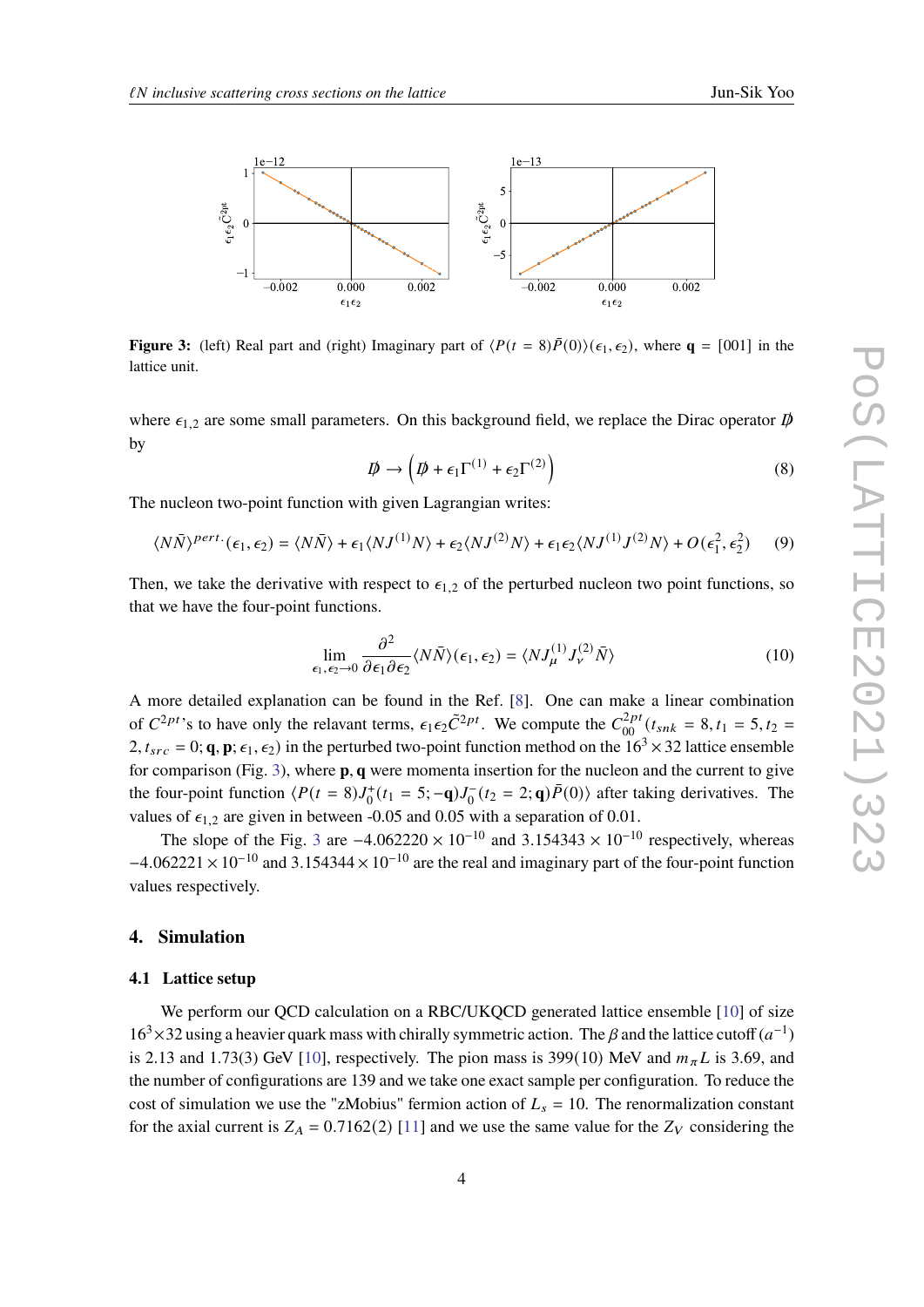error margin of our calculation. For the source and the sink, interpolating operators are Gaussian smeared with  $N = 70$ ,  $\alpha = 0.5625$ . In the simulation, the source-sink separation is fixed to 8, and the first current is inserted at  $t = 2$  slice.

#### **4.2 Approximation of the kernel function**

While the polynomial term of  $\omega$  consists of the kernel function, we implement the integration range to the integrand using the step function so that the integration range of  $\omega$  is extended to the infinity. Here, we define the smeared kernel function as a product of polynomial term in  $\omega$ , smeared step function with a width  $\sigma$ ,

$$
\bar{K}^{l}(\omega) = e^{2\omega t_0} \omega^l \times \theta_{\sigma}(m_N + |\mathbf{q}| - \omega). \tag{11}
$$

The exact kernel function for the nucleon of mass 1.29 GeV at different orders of  $\omega$  in the polynomial term ( $l = 0, 1, 2$ ) and with different momentum insertion  $|\mathbf{q}| = \frac{2\pi}{L}$  $\frac{2\pi}{L} \times \sqrt{m}, m = 1, 2, 3, 4$ are approximated with smeared kernel functions of different smearing widths  $\sigma = 0.2$  GeV, 0.1 GeV, and 0.05 GeV (Fig. [4\)](#page-5-0). For each of smeared kernel functions, we approximate with Chebyshev polynomials at different orders,  $N = 3, 5, 10$ , and 15 (Fig. [5\)](#page-5-1).

In the  $\ell N$ -scattering process, the prefactor and the leptonic tensor combined are the kernel function from the expression of the double differential cross sections,

$$
\frac{d^2\sigma}{dQ^2d\omega} = \frac{G_F^2\omega}{4\pi E^2 m_N} L_{\mu\nu} W^{\mu\nu}.
$$
\n(12)

The kernel function is then  $K_{\mu\nu} = \frac{G_F^2 \omega}{4\pi E^2 m}$  $\frac{G_F^2 \omega}{4 \pi E^2 m_N} L_{\mu\nu}$ , where

$$
L_{\mu\nu} = 2[k'_{\mu}k_{\nu} + k_{\mu}k'_{\nu} - k' \cdot kg_{\mu\nu} + i\epsilon_{\mu\nu\alpha\beta}k^{\alpha}k'^{\beta}].
$$
 (13)

Note that, the prefactor has additional term  $\frac{m_W^4}{4\pi}$  $\frac{m_W^2}{\left[ (\omega - m_N)^2 - q^2 \right]^2}$  for the EM current case because the photon is massless unlike the  $W$ ,  $Z$  bosons.

For the kernel function, we use

$$
K^{\mu\nu}(\omega, \mathbf{q}) = \frac{G_F^2 \omega}{4\pi E^2 m_N} L_{\mu\nu}(E, \mathbf{q})
$$
  
=  $C_{\mu\nu}^2(\omega) \bar{K}^{l=2}(\omega) \cdot \omega^2 + C_{\mu\nu}^1(\omega) \bar{K}^{l=1}(\omega) \cdot \omega + C_{\mu\nu}^0(\omega) \bar{K}^{l=0}(\omega).$  (14)

We take the Chebyshev polynomials,

<span id="page-4-0"></span>
$$
\bar{K}^{l}(\omega) \simeq \frac{c_{0}^{*}(\mathbf{q})}{2} + \sum_{j=1}^{N} c_{j}^{*}(\mathbf{q}) T_{j}^{*}(z)
$$
\n(15)

where  $z = e^{-\omega}$  and  $T_i^*$ 's are shifted Chebyshev polynomial. The coefficient for the approximation of correlator are obtained by the formula

$$
c_j^*(\mathbf{q}) = \frac{2}{\pi} \int_0^{\pi} d\theta K \left( -\ln \frac{1 + \cos \theta}{2}; \mathbf{q} \right) \cos(j\theta) \tag{16}
$$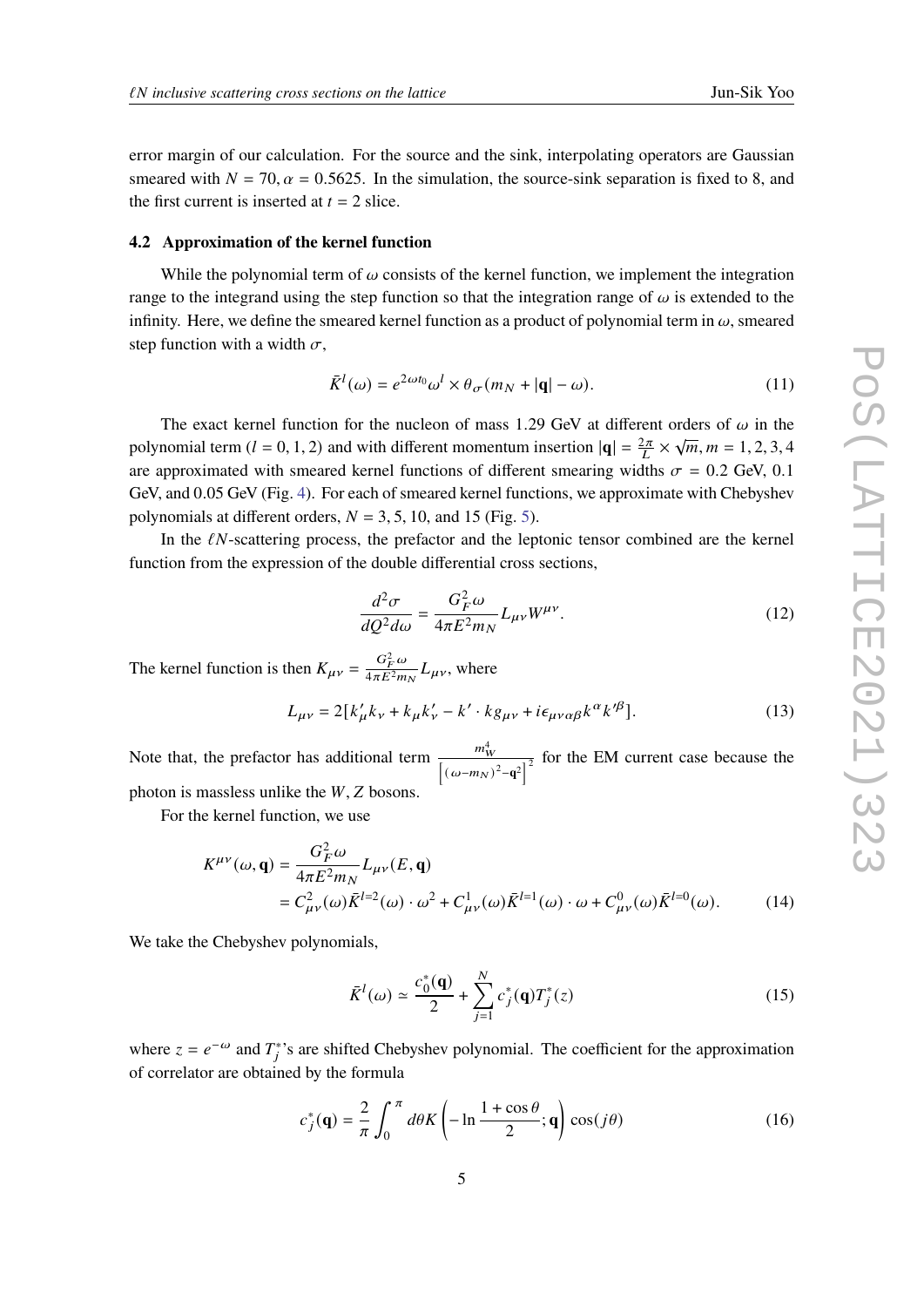<span id="page-5-0"></span>

**Figure 4:** Smeared kernel functions of (Left column)  $l = 0$ , (Center column)  $l = 1$ , (Right column)  $l = 2$ **Figure 4.** Sincard Reiner functions of (Eert column)  $t = 0$ , (Center column)  $t = 1$ , (Kight column)  $t = 2$  with different insertion of momenta. Transfer momenta is  $|\mathbf{q}| = \frac{2\pi}{L} \times \sqrt{m}$  with (First row)  $m = 1$ , (Seco row)  $m = 2$ , (Third row)  $m = 3$ , (Fourth row) and  $m = 4$ .

<span id="page-5-1"></span>

**Figure 5:** Chebyshev approximation of smeared kernel functions with (Left)  $\sigma = 0.2$  GeV (Center)  $\sigma = 0.1$ GeV (Right)  $\sigma = 0.05$  GeV at different orders  $N = \{3, 5, 10, 15\}$ . Narrow width requires higher order to be exactly approximated.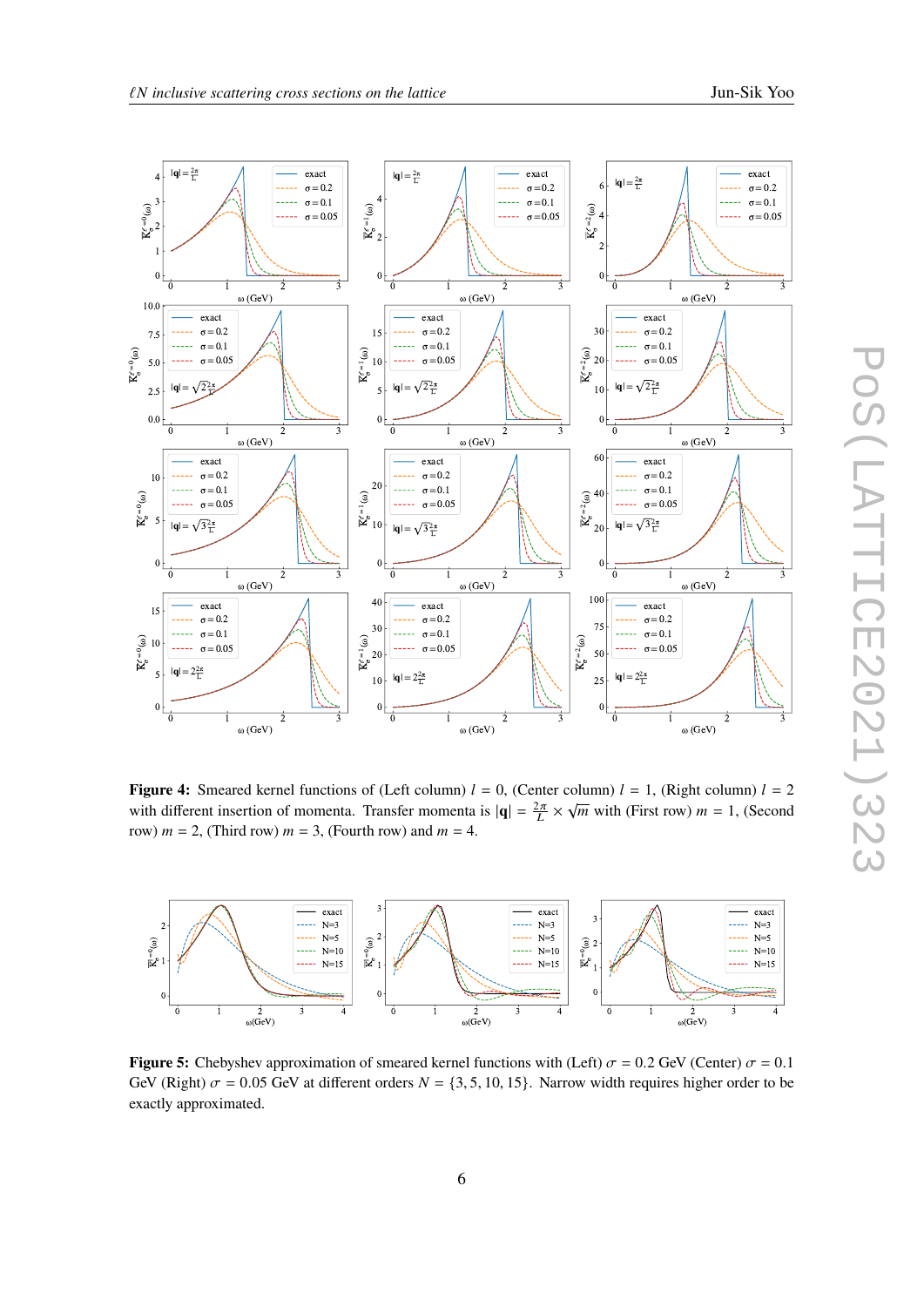<span id="page-6-1"></span>

**Figure 6:**  $Q^2$ -differential cross section is investigated in model calculation (Bodek: 2011 [\[12\]](#page-8-8)), experimental result (MINERvA [\[3\]](#page-8-9)), and the lattice calculation (This study).

Thus, employing correlator values

$$
\frac{C_{\mu\nu}(t+2t_0)}{C_{\mu\nu}(2t_0)} = \frac{\langle \psi_\mu(\mathbf{q})|e^{-\hat{H}t}|\psi_\nu(\mathbf{q})\rangle}{\langle \psi_\mu(\mathbf{q})|\psi_\nu(\mathbf{q})\rangle} = \langle e^{-\hat{H}t}\rangle \sim \hat{z}^t \tag{17}
$$

at each order we make a basis consisting of Chebyshev polynomial  $T_i^*(\hat{z})$ . The maximum order of  $\hat{z}$  is determined by the separation between two currents, which is  $t_2 = \{4, 5, 6\}$  in our case.

Now, we consider all things together,

$$
\int d\omega \bar{K}^{l}(\omega) \int \frac{d^{3}P_{X}}{(2\pi)^{3}} \sum_{X(\mathbf{P}_{X})} \delta(\omega - E_{X(\mathbf{P}_{X})})(2\pi)^{3} \delta^{(3)}(\mathbf{P}_{X} - \mathbf{q})
$$
  
 
$$
\times \langle N|J^{\mu}(-\mathbf{q})|X(P_{X})\rangle \langle X(P_{X})|J^{\nu}(\mathbf{q})|N\rangle
$$
 (18)

$$
\times \langle N|J^{\mu}(-\mathbf{q})|X(P_X)\rangle \langle X(P_X)|J'(q)|N\rangle \tag{18}
$$

$$
= \langle N|J_X^{\mu}(-\mathbf{q})\bar{K}^l(\hat{H})J_Y^{\nu}(\mathbf{q})|N\rangle \equiv I_{XY,l}^{\mu\nu}(\mathbf{q}), \qquad (19)
$$

where  $X, Y = \{V, A\}.$ 

#### **5. Result**

We first compute all the  $I_{XY,l}^{\mu\nu}$  values and take the linear combination. By combining Eq. [\(19\)](#page-6-0) and Eq. [\(14\)](#page-4-0),

<span id="page-6-0"></span>
$$
\frac{d\sigma(E)}{dQ^2} = \sum_{\mu,\nu,l} C^l_{\mu\nu} I^{\mu\nu}_{XY,l}(\mathbf{q}).
$$
\n(20)

The differential scattering cross section for the CC process  $\ell p \to \nu n$  is shown in the Fig. [6](#page-6-1) as a function of  $O^2$ , together with the experimental data of the quasi-elastic cross sections [\[3,](#page-8-9) [12\]](#page-8-8). We set the energy of the incoming neutrino as  $E<sub>v</sub> = 3.5$  GeV.

Although the result in Fig. [6](#page-6-1) looks reasonable, there are a few caveats about the computation. First, the order of the Chebyshev approximation is only  $N = 3$ , because of the temporal size of the lattice. The order of the Chebyshev approximation depends on the source-sink separation, and it is limited by the temporal lattice size. The truncation at  $N = 3$  in our simulation introduces  $O(10^{-2})$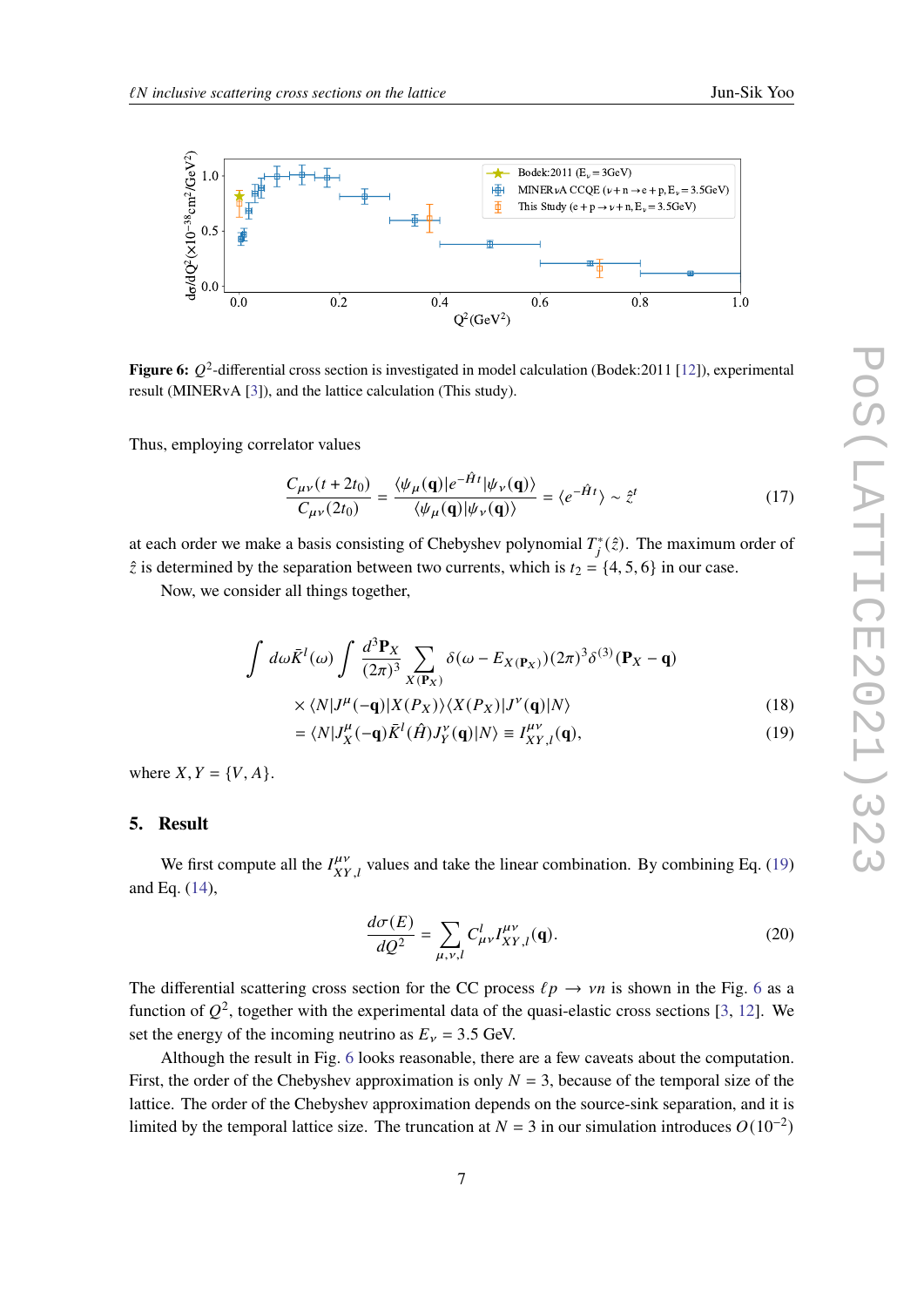systematic errors when the uniform spectral function over the energy range of  $[0 \text{ GeV}, 4 \text{ GeV}]$ is assumed. However, we do not have contribution from below the kinematic cut and the effect of shifted peaks from the truncation is not well incorporated in this number. To investigate the systematic errors in the approximation, a more detailed approach is needed.

The volume of the lattice ensemble is not enough to reproduce the bump in the differential cross section in the low energy region. Larger spatial size of the lattice will allow finer configurations of transfer momenta.

Another caveat is that the heavier nucleon of mass 1.29 GeV is used in the simulation, and our result is subject to the chiral extrapolation and its systematic errors.

#### **6. Discussion**

This is the first application of the methodology to compute the inelastic  $\ell N$  scattering process [\[8\]](#page-8-4). A natural extension of this study is to perform calculations on larger volumes. It is crucial to have enough separations between the two currents in order to better control the Chebyshev approximation of the energy integral. Another extension is to approach the high energy regime by setting the lepton energy higher. In principle, the same lattice result can be applied to analyze the high energy process. Since the methodology deals with the energy integral, the 1-loop correction to the nucleon  $\beta$  decay process, namely the  $W\gamma$  exchange contribution is also accessible with the same set of the data, when it is organized differently in the Wick contraction level. In order to truly evaluate the whole energy regime, employing the multigrid method with fine and coarse lattices would be necessary.

#### **Acknowledgments**

We thank the members of the JLQCD collaboration for helpful discussions and providing the computational framework and lattice data. The computations were performed using the Qlua software suite  $[13]$  with  $(z)$ Möbius solvers from the Grid library  $[14]$ . The gauge configurations have been generously provided by the RBC/UKQCD collaboration. Numerical calculations are performed on SX Aurora Tsubasa at High Energy Accelerator Research Organization (KEK) under its Particle Nuclear and Astrophysics simulation program as well as on Oakforest PACS supercomputer operated by Joint Center for Advanced High Performance Computing (JCAHPC). This work is supported in part by JSPS KAKENHI Grant Numbers 17K14309, 18H03710, and 21K03554.

#### **References**

- <span id="page-7-0"></span>[1] T2K collaboration, *Measurement of the*  $v_{\mu}$  *charged-current cross sections on water, hydrocarbon, iron, and their ratios with the T2K on-axis detectors*, *[PTEP](https://doi.org/10.1093/ptep/ptz070)* **2019** (2019) [093C02](https://doi.org/10.1093/ptep/ptz070) [[1904.09611](https://arxiv.org/abs/1904.09611)].
- <span id="page-7-1"></span>[2] MINOS collaboration, *Study of quasielastic scattering using charged-current vµ -iron interactions in the MINOS near detector*, *[Phys. Rev. D](https://doi.org/10.1103/PhysRevD.91.012005)* **91** (2015) 012005 [[1410.8613](https://arxiv.org/abs/1410.8613)].